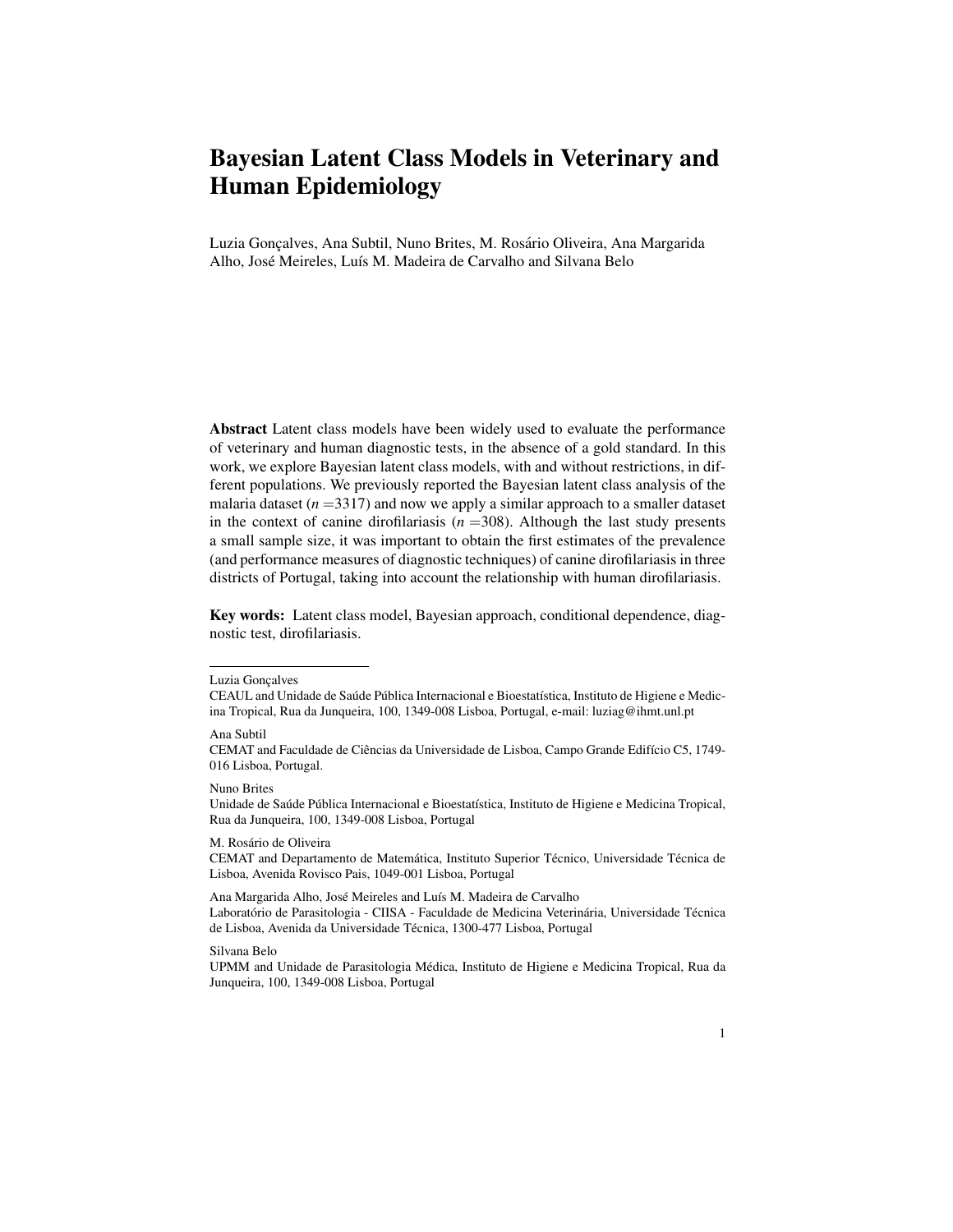## 1 Introduction

An active field of biostatistical research has been Bayesian Latent Class Models (BLCM) which are used to estimate the prevalence, sensitivities and specificities in the absence of a gold standard. In this context, BLCM are widely used by the veterinary community  $[1, 14]$ , where subpopulations (e.g. herds) appear naturally or are artificially created (e.g.  $[24]$ ). The most popular model is the one that assumes difference in terms of prevalence and constant performance measures across populations. In practice, sometimes, this last aspect may be unrealistic and other models must be considered. Compared with a frequentist perspective, Bayesian approaches may be helpful when dealing with non-identifiable models, using informative priors, imposing constraints or admitting more than one population to avoid this problem. In case of one population, Menten el al. [10] present several BLCM in the study of the diagnosis of visceral leishmaniasis and Limmathurotsakul et al. [7] used similar models for melioidosis. In malaria context, Speybroeck et al. [20] present a contribution of a Bayesian approach to estimate the prevalence of malaria, applying ELISA, PCR and microscopy to datasets from Peru, Vietnam, and Cambodia separately. Ochola et al. [15] use a Bayesian formulation of the latent class model of Hui and Walter (two populations) to estimate the diagnostic accuracy of the malaria diagnostic techniques, based on a systematic review. Depending on the sampling scheme or the objectives of the analysis, the modelling versatility of the BLCM can be enhanced by incorporating constraints to explore differences and similarities between subpopulations in terms of prevalence, sensitivities and specificities. Recently, Goncalves et al. [5] address this type of models and provide estimates to the malaria infection prevalence and performance measures in four subpopulations simultaneously based on a post-stratified analysis using two binary categorical variables: age groups (less than 5 years, greater than or equal to 5 years) and fever status (febrile, afebrile). In this work, we explore a dataset related with dirofilariasis diagnostic tests, in three districts of Portugal, when a stratified sampling was used and, therefore, we have natural populations (districts) under study. As the best of our knowledge, this type of models were not previously used in dirofilariasis diagnostic tests.

In this work, firstly, we give a brief description of the dirofilariasis dataset (Section 2) after we discuss the validation of the Hypothesis of Conditional Independence (HCI) in order to decide if the simplest and most parsimonious two latent class model describes the data adequately or if more complex models with dependencies between tests are needed. In the Section 4 we define the models. Finally, we present the results and final remarks.

#### 2 Applications

Canine dirofilariosis is caused by *D. immitis* transmitted by mosquitoes. Diagnosis of canine dirofilariasis is performed using different methods which present difficulties in the interpretation of the results [2]. In Europe, the Mediterranean countries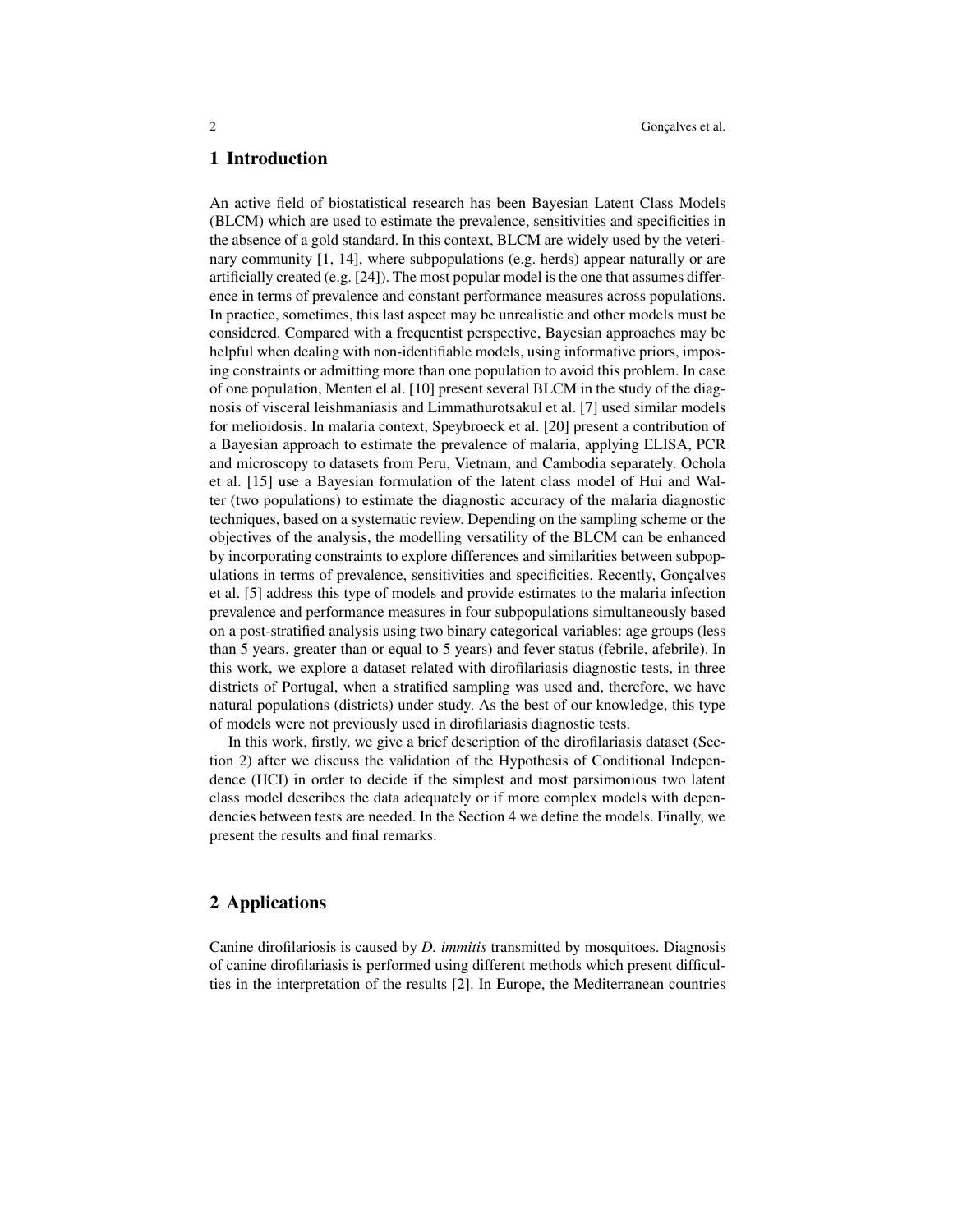present the highest prevalences [11]. In Portugal, in order to improve the epidemiological knowledge of the canine and human dirofilariosis, a research project has been implemented since 2011 in three districts of the centre-south areas - Setúbal, Santarém, and Coimbra. In the next sections, the districts (and sample sizes) are denoted by 1. Setúbal ( $n_1 = 40$ ), 2. Santarém ( $n_2 = 169$ ), and 3. Coimbra ( $n_3 = 99$ ). In this work we analise a sample of 308 kennel dogs from a preliminary survey on canine population. Several diagnostic tests are under evaluation and, in this study, we explore three techniques denoted by 1. a commercial antigen kit (WITNESS *Dirofilaria*), 2. the Modified Knott's technique and 3. Blood smear.

# 3 Hypothesis of Conditional Independence

The HCI in some medical problems may not be a realistic assumption, for example, when the two tests are based on a similar biological phenomenon (e.g.  $[10, 17]$ ). The diagnostic of local dependence has been discussed by several authors [3, 6, 16, 17] and different methods have been proposed to validate this hypothesis. Among others, Hagenaars [6] suggests the analysis of the standardized residuals for each pair of manifest variables. Garrett and Zeger [3] developed the log odds ratio check (LORC) plot, to compare the log odds ratio for the observed and predicted two-way cross classification tables for each pair of manifest variables. Qu et al. [16] propose the correlation residual plot, which is obtained by plotting residuals of pairwise correlation coefficients, defined as the difference between the observed and expected correlations. Sepúlveda et al. [17] propose the use of Biplot representations based on generalized linear models to identify conditional dependence between pairs of manifest variables within each latent class. Subtil el al. [21] developed a simulation study, considering local dependence between pairs of manifest variables, and the application of different tools revealed some problems in the detection of the violation of the HCI.

#### 4 Bayesian Latent Class Models

The LCM approach admits a binary latent variable, *Y*, whose categories are called latent classes and indicate the disease status: *Y* takes the value 1 if the disease or infection is present and 0 otherwise. The outcomes of *p* diagnostic tests in the *j*th subpopulation/district are expressed using manifest binary variables $^1, X_{ij}$ , assuming the value 1 if the *i*-th diagnostic test is positive and 0 otherwise,  $i = 1, \ldots, p$  ( $p = 3$ ) in our example),  $j = 1, ..., J$ , where *J* denotes the number of subpopulations ( $J = 3$ ). The model parameters include the prevalence in the three districts,  $\eta_j$ ,  $j = 1, 2, 3$ ,

 $<sup>1</sup>$  To avoid burdening the notation, the index corresponding to each individual is omitted.</sup>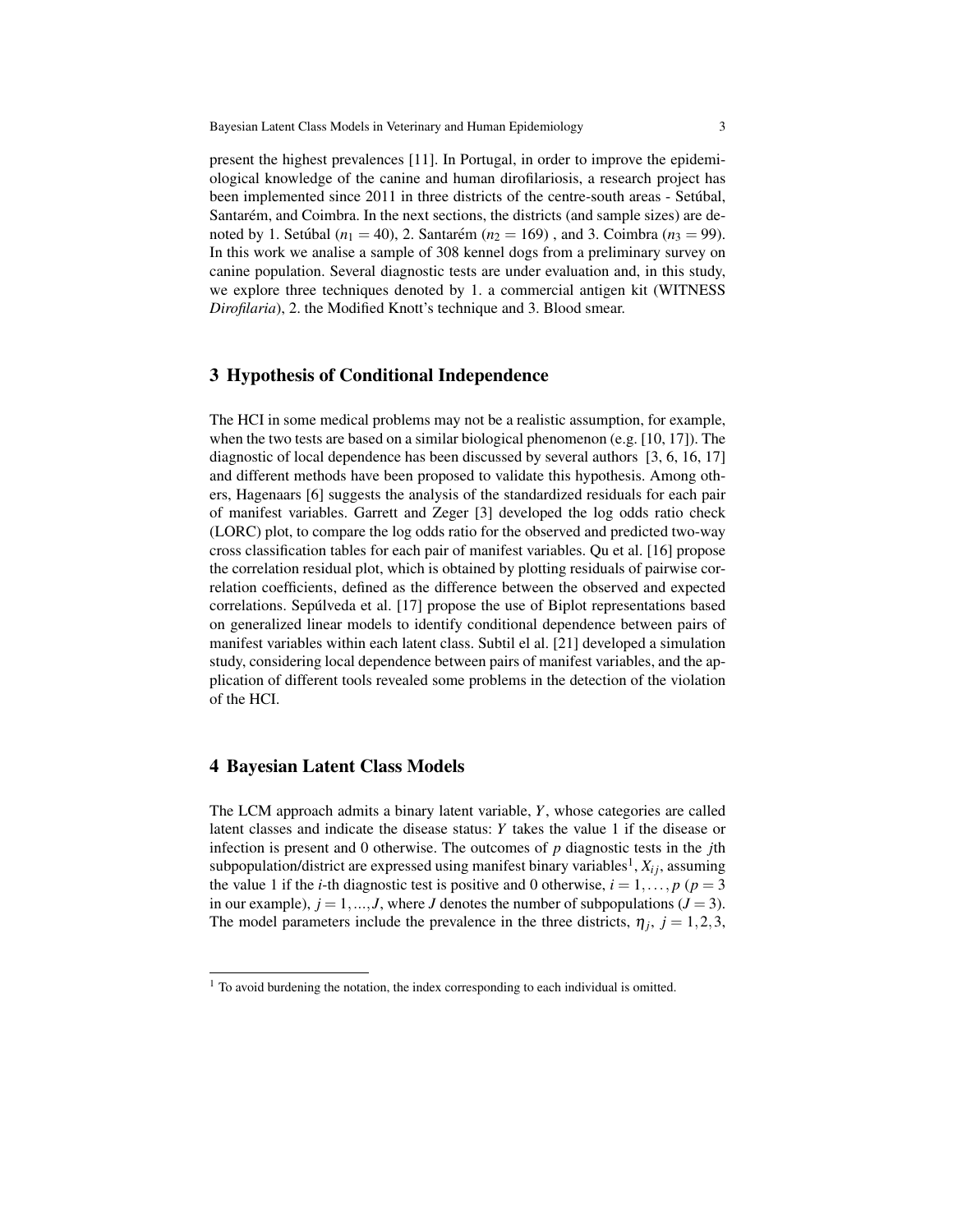the sensitivities and specificities of the three tests in the three districts, denoted by *Se<sub>i</sub>* and *Sp*<sub>*i*</sub>, respectively,  $i = 1, 2, 3$ ;  $j = 1, 2, 3$ .

In our work, the *j*th subpopulation counts  $(O_i)$  of the different patterns of test results (in a total of  $2<sup>3</sup>$  possible patterns) follow a multinomial distribution:

 $\mathbf{O}_j$ |*Se*<sub>*i*</sub>*j*,*Sp*<sub>*ij*</sub>, $\eta$ <sub>*j*</sub> ∼ Multinomial (P**r**<sub>*j*</sub>,*n*<sub>*j*</sub>), where  $n_j$  is the sample size of *j*th subpopulation,  $j = 1, 2, 3$ ,  $i = 1, 2, 3$ , and **Pr**<sub>*j*</sub> is a vector of probabilities of observing the individual pattern  $\mathbf{x}_j = (x_{1j}, x_{2j}, x_{3j})^t$  of test results in population *j*.

Under the HCI, a generic element of the vector  $Pr_j$  is given by

$$
P(\mathbf{X}_j = \mathbf{x}_j) = \eta_j \prod_{i=3}^p \{Se_{ij}^{x_{ij}}(1-Se_{ij})^{1-x_{ij}}\} + (1-\eta_j) \prod_{i=3}^p \{Sp_{ij}^{1-x_{ij}}(1-Sp_{ij})^{x_{ij}}\}.
$$

Additionally, it is possible to model conditional dependence including covariance between pairs of tests, in a similar way to the approach of [10] for a unique population. For example, if we assume that tests  $X_2$  and  $X_3$  are correlated in the infected class, and in a similar way in all populations, the probability of an outcome pattern xj is:

$$
P(\mathbf{X}_{j} = \mathbf{x}_{j}) = \eta_{j} \{Se_{1j}^{x_{1j}}(1 - Se_{1j})^{1 - x_{1j}}\} \{Se_{2j}^{x_{2j}} Se_{3j}^{x_{3j}}(1 - Se_{2j})^{1 - x_{2j}}(1 - Se_{3j})^{1 - x_{3j}} + (-1)^{(x_{2j} - x_{3j})} cov_{23|Y=1}\} + (1 - \eta_{j}) \prod_{i=3}^{p} \{Sp_{ij}^{1 - x_{ij}}(1 - Sp_{ij})^{x_{ij}}\},
$$

where  $cov_{23|Y=1} = cov(X_2, X_3|Y=1)$ .

To analyze the three districts simultaneously, a product multinomial distribution is considered simply using the product of three multinomial distributions since the subpopulations are independent. The general model (with parameters varying across districts), denoted by M1, may be simplified to obtain other simpler models, using constraints. The simplest model (denoted by M2 in next section) with constraints considers a different prevalence for each district and equal sensitivities and specificities of each test across districts, i.e.,  $Se_{ij} = Se_i$ ,  $\forall j$  and  $Sp_{ij} = Sp_i$ ,  $\forall j$ . This model is commonly used to evaluate diagnostic tests in two or more populations (see [22, 15, 1]). The general model (no constraints are imposed on prevalence, sensitivities and specificities across subpopulations) has 21 parameters and the simplest model has only 9 parameters to be estimated, using a Bayesian approach. Introducing different constraints into M1, several other BLCM can be fitted via MCMC techniques, using Gibbs sampling.

In terms of informative priors, in the malaria dataset, we used Beta distributions with  $\alpha$  and  $\beta$  parameters – Beta $(\alpha, \beta)$  – taking advantage of its flexibility, choosing left-skewed distributions to suggest a trend to a poor performance of a test or a low prevalence and a rigth-skewed distribution when a good performance seems to be appropriate. The elicitation of an informative prior is a hard and subjective process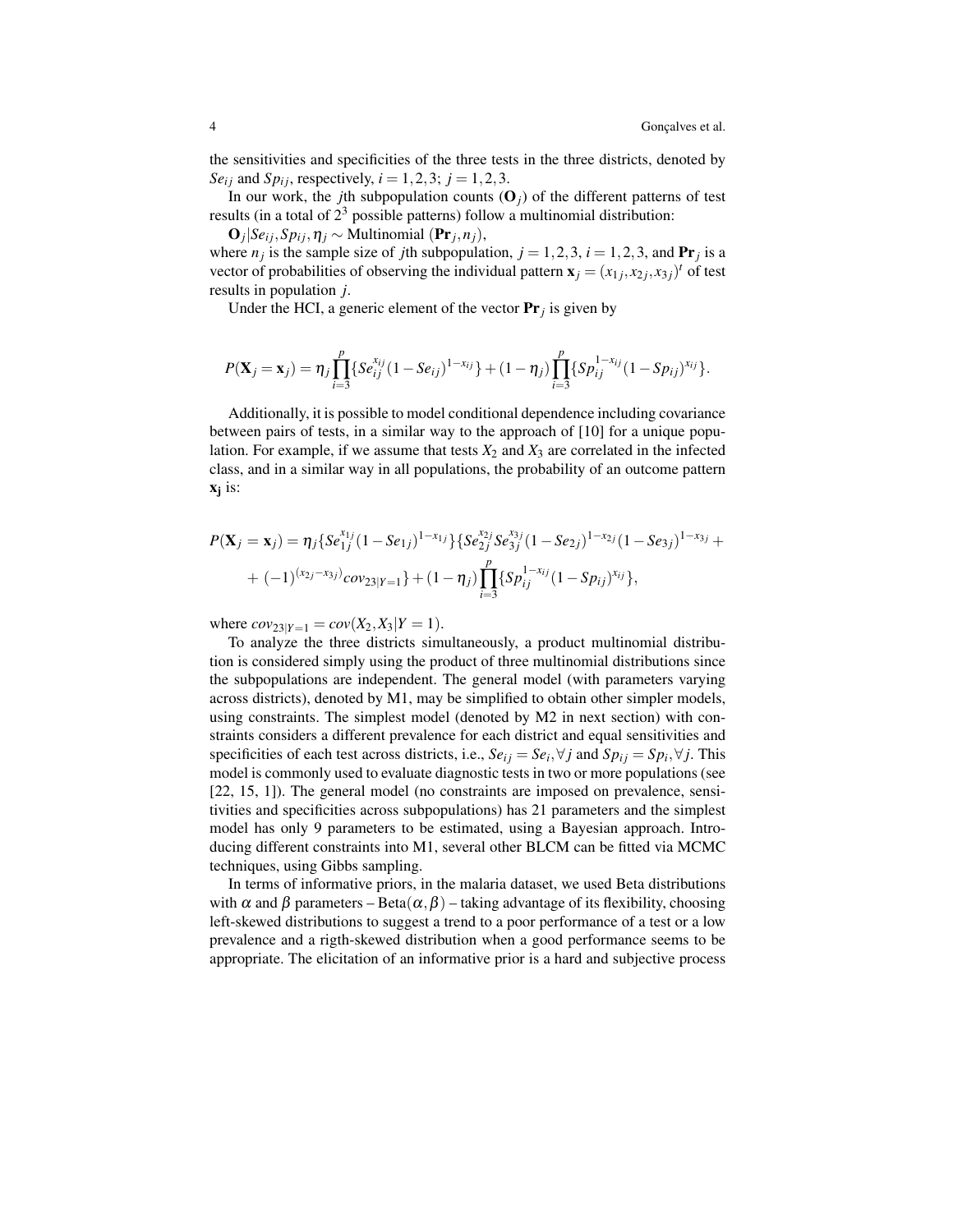that needs a careful dialogue with experts and, in the canine dirofilariasis dataset analysis, the elicitation of informative priors is still in progress.

# 5 Results

As a first step to evaluate the validation of HCI, using the tools mentioned before (Section 2), in each district separately and considering a pool with the three districts, there is no evidence of violation of the HCI. In the malaria dataset ([5]), the decision was the same but the sample size is much larger. To evaluate if an increase of the sample size shows evidences of violation, we explore artificial situations where the sample sizes are  $2n, 4n$ , and  $10n$  (or adding some small constant to prevent situations where the frequency is zero), and the empirical distributions are the same or similar. The biplot representation suggests a possible dependence between the Modified Knott's and blood smear tests, when the sample size is 4*n* and 10*n* (data not shown). This fact might suggest a possible model with dependence between those two tests.

We explored the general model M1 and the simplest model M2 using WinBugs (see tables 1 and 2). Inferences were based on 20,000 iterations, after discarding an initial burn-in of 5,000 iterations with convergence assessed by running multiple chains from various starting values [4]. All parameters were estimated with the highest probability density (HPD) intervals for parameters of interest, using the package BOA 1.1 7-2 [19]. Convergence was monitored by the standard diagnostic procedures based on a visual assessment of the long chains for each parameter and using the Gelman-Rubin and the Raftery-Lewis measures, also included in BOA. For both M1 and M2 there was no evidence of failure in convergence, since, in the case of the Gelman-Rubin diagnostic,  $R < 1.2$  for all parameters and, for the Raftery-Lewis measures, all the dependence factors *DF* < 5 [19]. Among other, the Deviance Information Criterion (DIC) and a version of Bayesian *p*-value based on Pearson statistics, were also calculated as described by Nérette et al.[13]. In spite of the subjectivity, this version of Bayesian *p*-value suggests the lack of fit when *p*-values near 0 or 1 and an adequate model fit if *p*-value close to 0.5 [10, 12]. The values corresponding to models M1 and M2 are indicated in the caption of tables 1 and 2.

Based on this preliminary study, according to M1, the prevalence of *D. immitis* infection in dog increases from North to South districts, being higher in the district of Setúbal (18.4% – [5.8-32.1]), followed by Santarém (13.5% – [8.4-18.7]) and Coimbra (9.0% – [3.7-14.6]). As expected, some of the 95% HPD intervals are very wide, particularly, in the district of Setubal (sample size only with 40 dogs). ´ In terms of diagnostic tests, the commercial antigen kit (WITNESS *Dirofilaria*) presents lower values for the sensitivity and the specificity. In terms of specificities, all tests give posterior means (an medians) above 90%. The inter-district variations may be justified by ecological conditions favoring high densities of Dirofilaria vectors and that may explain the higher parasitic loads (data not shown) seen in dogs.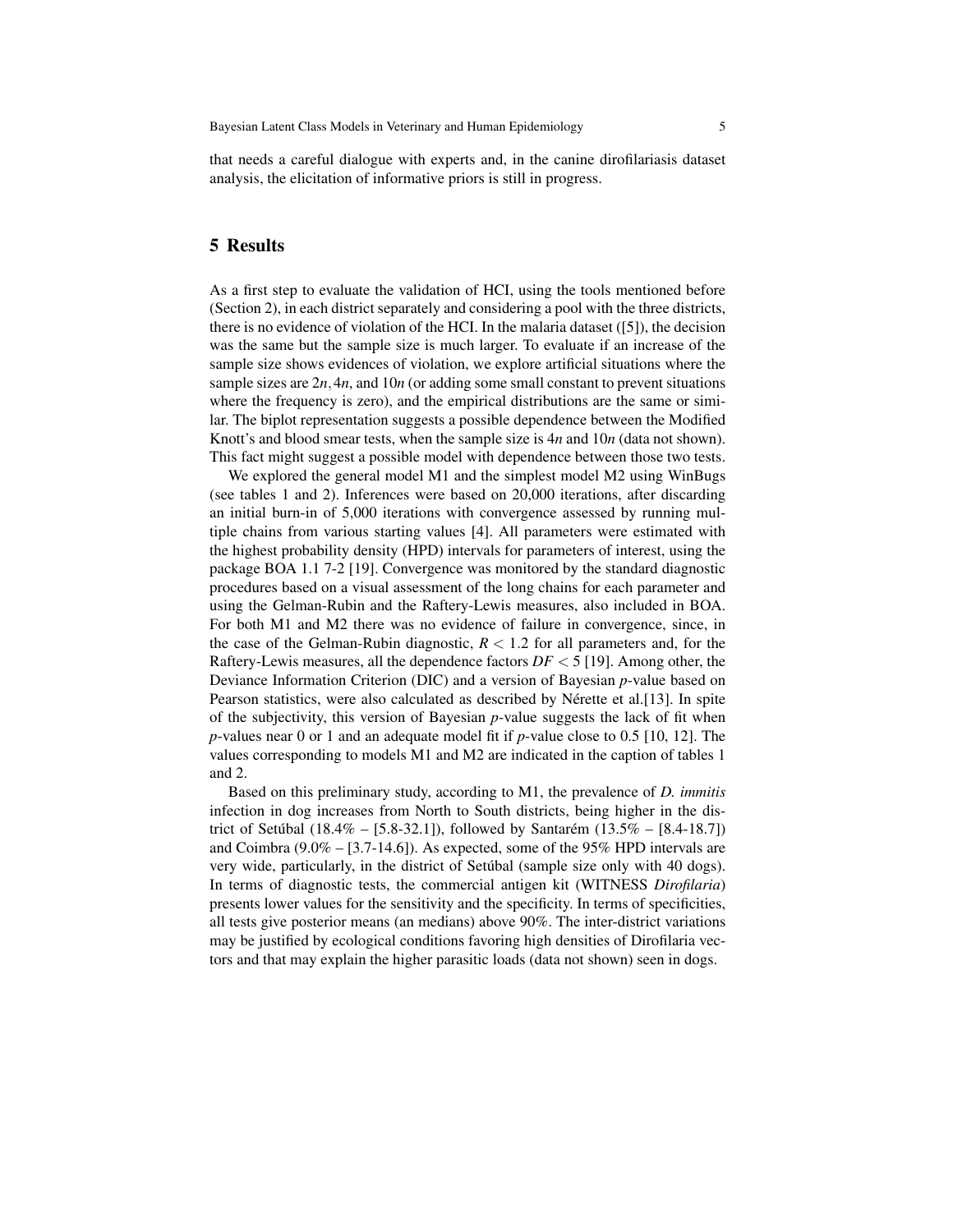Table 1 Bayesian estimates of prevalence, sensitivities and specificities, given by posterior means, medians and 95% HPD intervals, with non-informative priors, by district, using model M1 (DIC=72.194; p-value: 0.429).

| Parameters       | mean  | median | 95% HPD         |
|------------------|-------|--------|-----------------|
| $\eta_1$         | 0.184 | 0.177  | $0.058 - 0.321$ |
| $\eta_2$         | 0.135 | 0.133  | $0.084 - 0.187$ |
| $\eta_3$         | 0.090 | 0.088  | $0.037 - 0.146$ |
| Se <sub>11</sub> | 0.579 | 0.583  | $0.252 - 0.910$ |
| Se <sub>12</sub> | 0.625 | 0.629  | $0.433 - 0.808$ |
| Se <sub>13</sub> | 0.702 | 0.716  | $0.436 - 0.947$ |
| $Se_{21}$        | 0.838 | 0.874  | $0.563 - 1.000$ |
| $Se_{22}$        | 0.957 | 0.970  | $0.873 - 1.000$ |
| Se <sub>23</sub> | 0.890 | 0.916  | $0.692 - 1.000$ |
| Se <sub>31</sub> | 0.687 | 0.699  | $0.371 - 1.000$ |
| $Se_{32}$        | 0.956 | 0.969  | $0.872 - 1.000$ |
| Se <sub>33</sub> | 0.891 | 0.918  | $0.692 - 1.000$ |
| $Sp_{11}$        | 0.915 | 0.923  | $0.818 - 0.999$ |
| $Sp_{12}$        | 0.973 | 0.976  | $0.947 - 0.995$ |
| $Sp_{13}$        | 0.947 | 0.951  | $0.901 - 0.987$ |
| $Sp_{21}$        | 0.923 | 0.932  | $0.824 - 1.000$ |
| $Sp_{22}$        | 0.993 | 0.995  | $0.980 - 1.000$ |
| $Sp_{23}$        | 0.989 | 0.992  | $0.968 - 1.000$ |
| $Sp_{31}$        | 0.967 | 0.977  | $0.903 - 1.000$ |
| $Sp_{32}$        | 0.993 | 0.995  | $0.980 - 1.000$ |
| $Sp_{33}$        | 0.989 | 0.992  | $0.968 - 1.000$ |

Table 2 Bayesian estimates of prevalence, sensitivities and specificities, given by posterior means, medians and 95% HPD intervals, with non-informative priors, by district, using model M2 (DIC= 63.443; p-value: 0.3132).

| Parameters      | mean  | median | 95% HPD         |
|-----------------|-------|--------|-----------------|
| $\eta_1$        | 0.189 | 0.184  | $0.071 - 0.314$ |
| $\eta_2$        | 0.135 | 0.133  | $0.085 - 0.187$ |
| $\eta_3$        | 0.090 | 0.087  | $0.039 - 0.147$ |
| Se <sub>1</sub> | 0.642 | 0.644  | $0.491 - 0.792$ |
| Se <sub>2</sub> | 0.972 | 0.981  | $0.919 - 1.000$ |
| Se <sub>3</sub> | 0.924 | 0.932  | $0.834 - 0.999$ |
| Sp <sub>1</sub> | 0.964 | 0.965  | $0.941 - 0.984$ |
| Sp <sub>2</sub> | 0.992 | 0.994  | $0.980 - 1.000$ |
| Sp <sub>3</sub> | 0.996 | 0.997  | $0.989 - 1.000$ |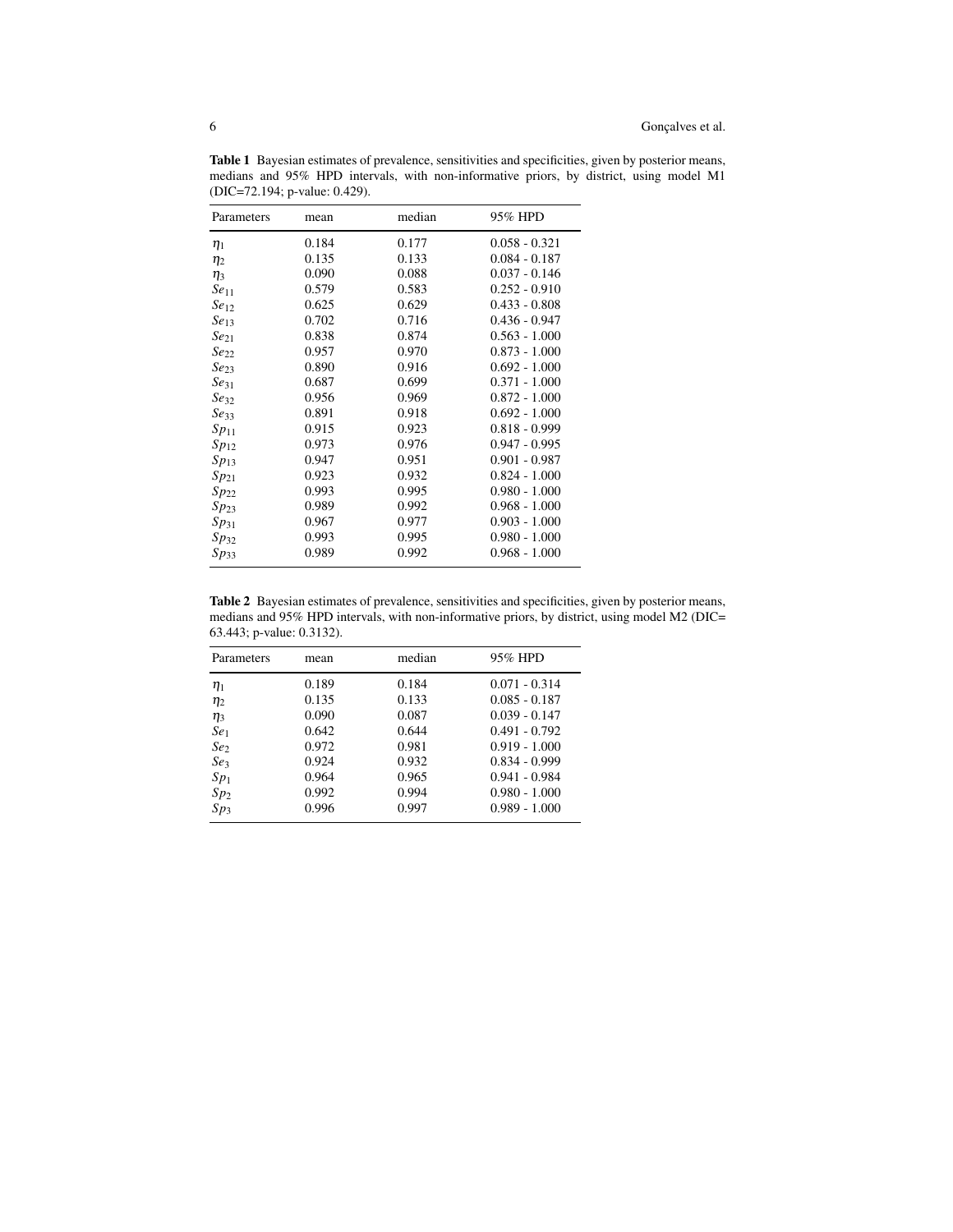# 6 Final Remarks

Even if forthcoming field studies are needed to better understand this findings in the three districts, this preliminary study showed the existence of canine dirofilariosis. Some studies show similar prevalence in the canine and human populations [11]. Theses findings may reveal the possibility of occurrence of human pulmonary dirofilariosis in the inhabitants of those districts and physicians should be alerted to this health problem. As new studies are planned in a near future, additional statistical modelling will be explored. Although the large sample sizes are not always possible in practice, statistical analysis continues to be useful for decision-making.

Acknowledgements This work was partially sponsored by national funds through the Fundação Nacional para a Ciência e Tecnologia (FCT), Portugal, under the projects PTDC/SAU-ESA/81240/2006, PTDC/SAL-SAP/113523/2009 and PEst-OE/MAT/UI0006/2011. Ana Subtil has an FCT PhD grant SFRH/BD/69793/2010. The authors are grateful to all veterinarians who kindly collaborated in the dirofilariosis study.

## References

- 1. Bronsvoort, B., Toft, N., Bergmann, I., Srensen, K., Anderson, J., et al.: Evaluation of three 3ABC ELISAs for foot-and-mouth disease non-structural antibodies using latent class analysis. BMC Veterinary Research 2(2006)
- 2. Furtado, A.P., Do Carmo E.S., Giese, E.G., Vallinoto, A.C., Lanfredi, R.M., Santos, J.N.: Detection of dog filariasis in Marajo Island, Brazil by classical and molecular methods. Parasitol. Res.105(6):1509–1515 (2009)
- 3. Garrett, E.S., Zeger, S.L.: Latent class model diagnosis. Biometrics 56: 1055–1067 (2000)
- 4. Gelman, A., Rubin, D.B.: Inference from iterative simulation using multiple sequences. Statistical Science 7: 457–72 (1992)
- 5. Gonçalves, L., Subtil, A., Oliveira, M.R., Rosário, V., Lee, P., Shaio, M.-F.: Bayesian latent class models in malaria diagnosis. Under revision (2012)
- 6. Hagenaars, J.: Latent structure models with direct effects between indicators. Sociological Methods and Research 164: 379–405 (1988)
- 7. Limmathurotsakul, D., Jamsen, K., Arayawichanont, A., Simpson, J.A., White, L.J., et al. Defining the true sensitivity of culture for the diagnosis of melioidosis using Bayesian Latent Class Models. PLoS ONE 5: e12485 (2010)
- 8. Lunn, D., Thomas, A., Best, N., Spiegelhalter, D.: WinBUGS a Bayesian modelling framework: concepts, structure, and extensibility. Statistics and Computing 10: 325–337 (2000)
- 9. Martinez, E., Louzada-Neto, F., Derchain, S., Achcar, J., Gontijo, R., et al.: Bayesian estimation of performance measures of cervical cancer screening tests in the presence of covariates and absence of a gold standard. Cancer Informatics 6: 33–46 (2008)
- 10. Menten, J., Boelaert, M., Lesaffre, E.: Bayesian latent class models with conditionally dependent diagnostic tests: A case study. Statistics in Medicine 27: 4469–4488 (2008)
- 11. Montoya-Alonso JA, Carretn E, Corbera JA, Juste MC, Mellado I, Morchn R, Simn F. Current prevalence of Dirofilaria immitis in dogs, cats and humans from the island of Gran Canaria, Spain. Vet. Parasitol. 176(4):291–4 (2011)
- 12. Neelon, B., O'Malley, A.J., Normand, S.L.T.: A Bayesian two-part latent class model for longitudinal medical expenditure data: Assessing the impact of mental health and substance abuse parity. Biometrics 67: 280–289 (2011)